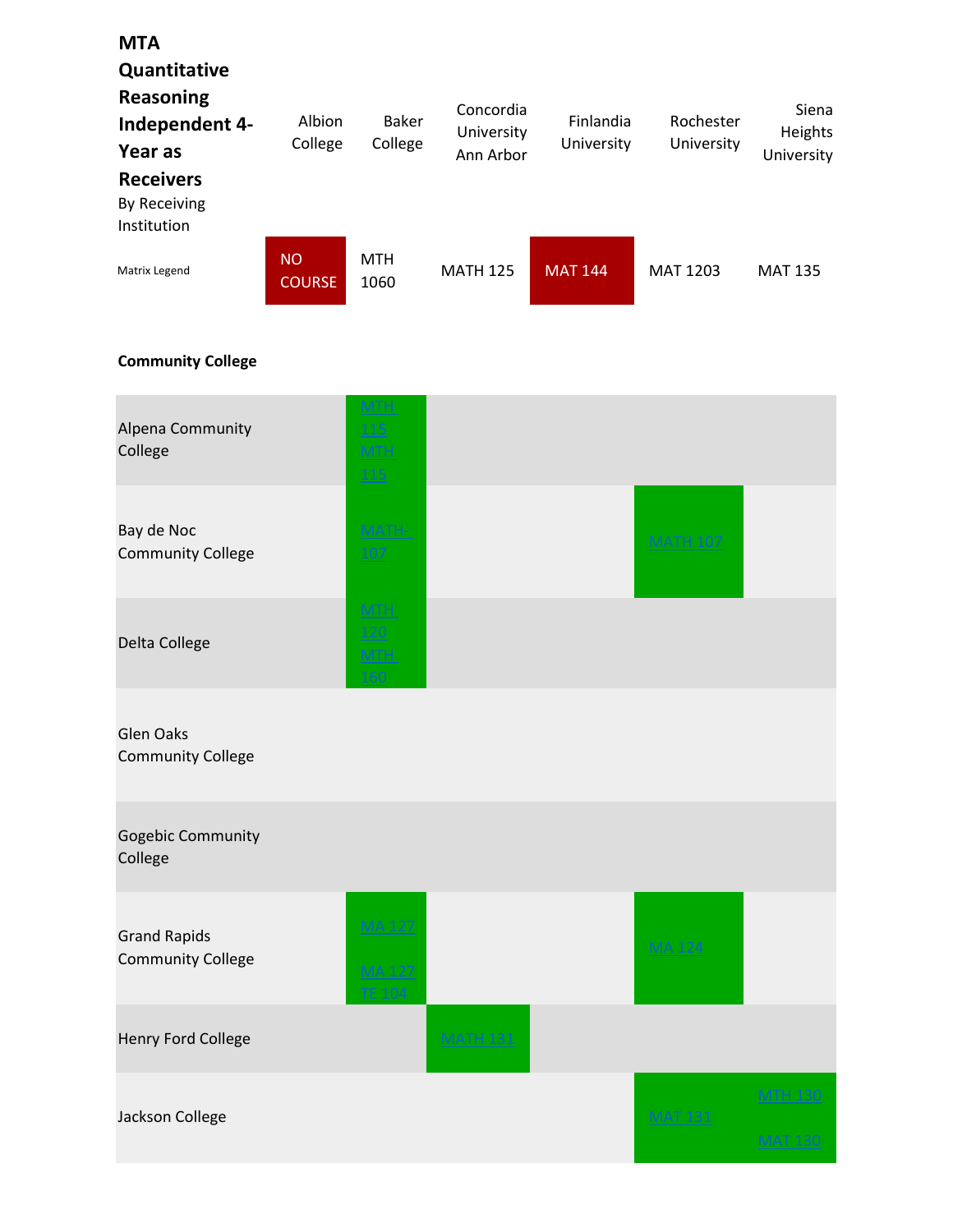| <b>MTA</b><br>Quantitative<br><b>Reasoning</b><br>Independent 4-<br>Year as<br><b>Receivers</b><br>By Receiving<br>Institution | Albion<br>College          | <b>Baker</b><br>College                                        | Concordia<br>University<br>Ann Arbor | Finlandia<br>University | Rochester<br>University | Siena<br>Heights<br>University     |
|--------------------------------------------------------------------------------------------------------------------------------|----------------------------|----------------------------------------------------------------|--------------------------------------|-------------------------|-------------------------|------------------------------------|
| Matrix Legend                                                                                                                  | <b>NO</b><br><b>COURSE</b> | <b>MTH</b><br>1060                                             | <b>MATH 125</b>                      | <b>MAT 144</b>          | MAT 1203                | <b>MAT 135</b>                     |
| Kalamazoo Valley<br><b>Community College</b>                                                                                   |                            | <b>MATH</b><br>120<br><b>MATH</b><br>120<br><b>MSC 120</b>     |                                      |                         |                         |                                    |
| Kellogg Community<br>College                                                                                                   |                            | <b>MATH</b><br><b>128</b>                                      |                                      |                         |                         |                                    |
| Kirtland Community<br>College                                                                                                  |                            |                                                                |                                      |                         |                         |                                    |
| Lake Michigan<br>College                                                                                                       |                            |                                                                |                                      |                         |                         | <b>MATH 123</b>                    |
| Lansing Community<br>College                                                                                                   |                            | MATH<br><u>130</u><br><b>MATH</b><br>130<br><b>MATH</b><br>119 |                                      |                         |                         | <b>MATH 119</b>                    |
| Macomb<br><b>Community College</b>                                                                                             |                            | MATH-<br>1360                                                  |                                      |                         |                         |                                    |
| Mid Michigan<br>College                                                                                                        |                            | MAT.<br><b>116</b><br><b>MAT</b><br>116<br><b>MAT</b><br>116   |                                      |                         | <b>MAT 114</b>          |                                    |
| Monroe County<br><b>Community College</b>                                                                                      |                            |                                                                | <b>MATH 154</b>                      |                         |                         | <b>MATH 162</b><br><b>METC 220</b> |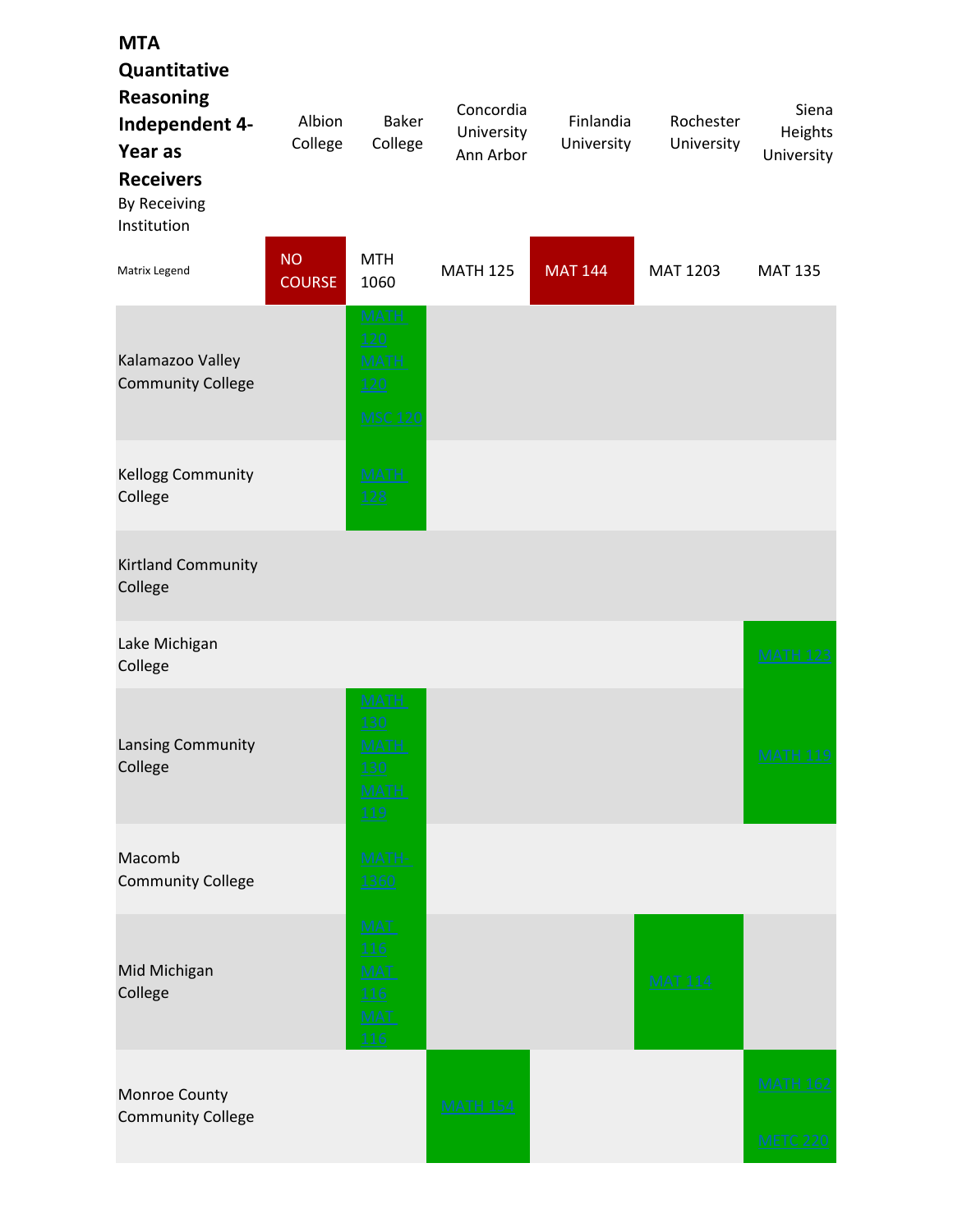| <b>MTA</b><br>Quantitative<br><b>Reasoning</b><br>Independent 4-<br>Year as<br><b>Receivers</b><br><b>By Receiving</b><br>Institution | Albion<br>College          | <b>Baker</b><br>College                   | Concordia<br>University<br>Ann Arbor | Finlandia<br>University | Rochester<br>University | Siena<br>Heights<br>University |
|---------------------------------------------------------------------------------------------------------------------------------------|----------------------------|-------------------------------------------|--------------------------------------|-------------------------|-------------------------|--------------------------------|
| Matrix Legend                                                                                                                         | <b>NO</b><br><b>COURSE</b> | <b>MTH</b><br>1060                        | <b>MATH 125</b>                      | <b>MAT 144</b>          | MAT 1203                | <b>MAT 135</b>                 |
| Montcalm<br><b>Community College</b>                                                                                                  |                            | <b>MA116</b>                              |                                      |                         |                         |                                |
| Mott Community<br>College                                                                                                             |                            |                                           |                                      |                         |                         |                                |
| Muskegon<br><b>Community College</b>                                                                                                  |                            | <b>TMAT</b><br>202<br><b>MATH</b><br>110  |                                      |                         |                         |                                |
| North Central<br>Michigan College                                                                                                     |                            |                                           |                                      |                         |                         |                                |
| Northwestern<br>Michigan College                                                                                                      |                            |                                           |                                      |                         |                         |                                |
| <b>Oakland Community</b><br>College                                                                                                   |                            | <b>MAT</b><br><u>1525</u><br>MAT.<br>1500 |                                      |                         |                         | <b>MAT 1525</b>                |
| Schoolcraft College                                                                                                                   |                            | <b>MATH</b><br>135                        | <b>MATH 111</b>                      |                         |                         |                                |
| Southwestern<br>Michigan College                                                                                                      |                            |                                           |                                      |                         | <b>MATH 128</b>         |                                |
| St. Clair County<br><b>Community College</b>                                                                                          |                            |                                           |                                      |                         | <b>MTH 104</b>          |                                |